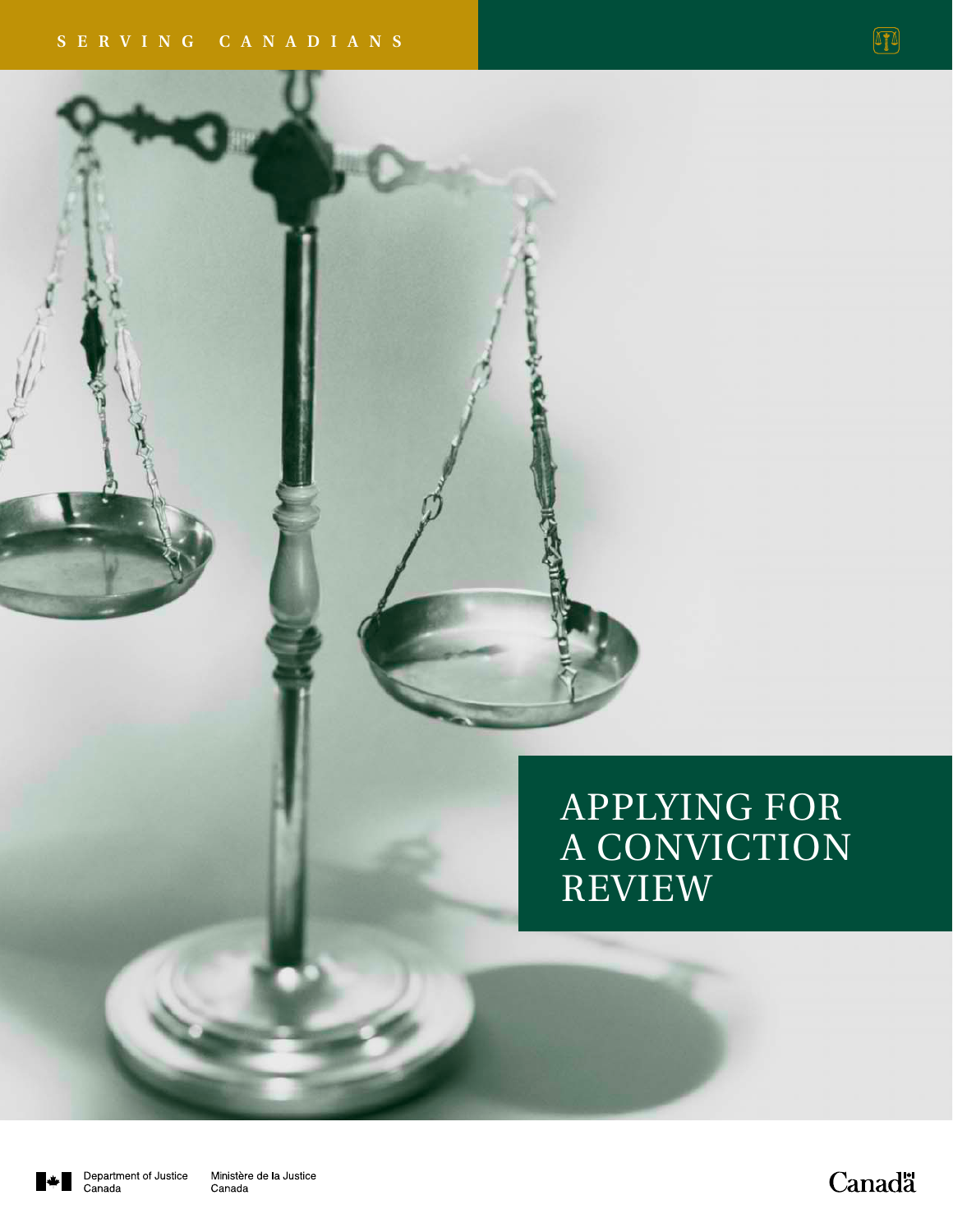## Introduction

The *Criminal Code* gives the federal Minister of Justice the power to review a conviction under a federal law to determine whether there may have been a miscarriage of justice, or what is often called a "wrongful conviction." If a miscarriage of justice likely occurred, the Minister of Justice has the authority to order a new trial or refer the matter to the court of appeal for the province or the territory in question.

If you want your conviction reviewed, you must submit an application to the Minister of Justice. You can prepare the application yourself, or have a representative (e.g. your lawyer) prepare the application on your behalf.

### Basic Principles

The powers of the Minister of Justice to review convictions are set out in sections 696.1 to 696.6 of the *Criminal Code*. These sections of the *Criminal Code* appear at the back of this booklet (Appendix 1). The procedure that applies to conviction reviews is laid out in regulations that also appear at the back of this booklet (Appendix 2).

The Minister's power to correct a miscarriage of justice is an "extraordinary" one which can only be exercised in those exceptional cases where a person presents new and significant information that casts doubt on the correctness of that person's conviction.

The role of the Minister is not to second-guess the decision rendered by the courts or to substitute his or her opinion of the evidence or the arguments already considered by the courts. The Minister does not decide if a convicted person is guilty or innocent. That role is assigned to the courts.

# Conviction Review

### Who May Apply?

You may apply if you have been convicted of an offence under a federal law or regulation. For example, if you were convicted of an offence under the *Criminal Code* or the *Controlled Drugs and Substances Act*, you are eligible to apply for a conviction review.

You may also apply for a review if a court has found you to be a dangerous offender or a long-term offender under the *Criminal Code*.

The Minister of Justice may review convictions both for indictable offences (e.g. murder, manslaughter) and for summary conviction offences (e.g. minor theft).

### When May You Apply?

You may apply for a conviction review when you have exhausted your rights of judicial review or appeal for your conviction or the court's finding that you are a dangerous or long-term offender. You may not apply for a conviction review if a judicial review or an appeal of your conviction is still before the courts.

Judicial review and appeals to higher courts are the usual ways to correct legal errors and miscarriages of justice. Therefore, convicted persons are expected to appeal their convictions where suitable grounds exist. A conviction review by the Minister of Justice is not a substitute for or alternative to a judicial review or an appeal of your conviction.

If you have not appealed your conviction, you may still be eligible to apply for a conviction review if the time for appealing has expired and you have since become aware of new and significant information that casts doubt on the correctness of your conviction. However, you should apply to the court of appeal for an order extending the time for appealing based on new information, where it is feasible to do so.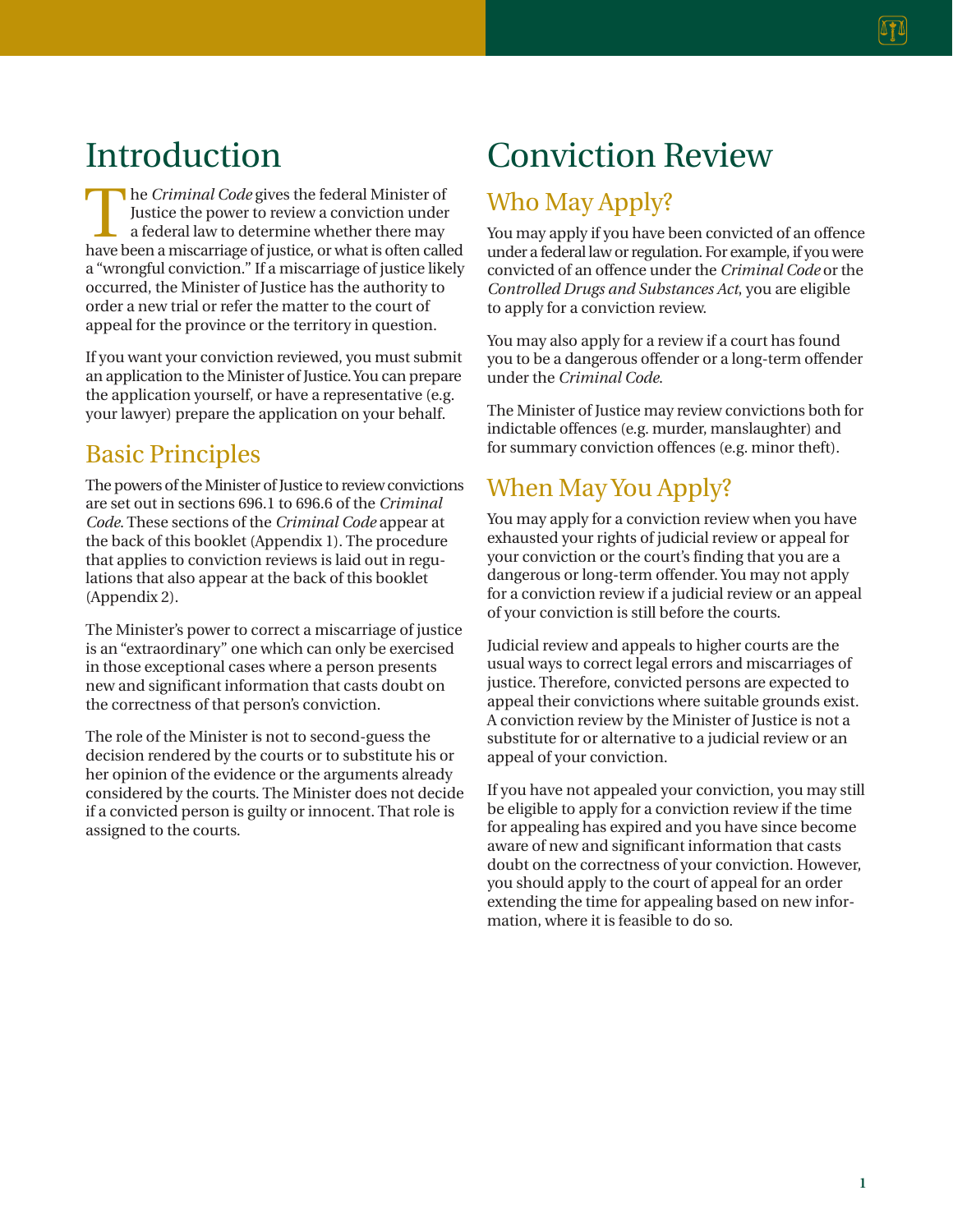### What is New and Significant Information?

Your application for a conviction review must be based on **new and significant** information. Information will be considered **new** if the courts did not examine it during your trial or appeal or if you became aware of it after all court proceedings were over.

Information is **significant** if

- it is reasonably capable of belief;
- it is relevant to the issue of guilt; and
- $\blacksquare$  it could have affected the verdict if it had been presented at trial.

The following are examples of information that might support a conviction review application if it were **both new and significant**:

- Information that establishes or confirms an alibi.
- The confession of another person to the crime.
- Information that identifies another person at the scene of the crime.
- Scientific evidence that points to another person's guilt or supports a claim of innocence.
- Proof that important evidence was not disclosed.
- Information that shows a witness gave false testimony.
- Information that substantially contradicts testimony given at trial.

A conviction review application is not meant to be another level of appeal or a mechanism that allows the Minister of Justice to substitute his or her decision for that of a court. Simply repeating the same evidence or legal arguments that were made in the trial and appeal courts does not amount to providing new and significant information.

### What Can the Minister Do?

On a conviction review application, the Minister of Justice does not decide whether you are guilty or innocent. That is a question only a court can decide.

If the information in your conviction review application satisfies the Minister that there has likely been a miscarriage of justice, the Minister can correct this injustice by granting any of the following remedies:

- ordering a new trial;
- ordering a new hearing for a person who was found to be a dangerous offender or a long-term offender; or
- referring a case to the court of appeal of a province or territory to be dealt with as if it were an appeal.

If the Minister is not satisfied that there has likely been a miscarriage of justice, your conviction review application will be dismissed.

In some cases, the Minister may wish to have the assistance of a provincial or territorial court of appeal in regard to a question arising from a conviction review application. The Minister has the power, in those cases, to refer one or more specific questions to the court of appeal for its opinion.

### Who Assesses the Application?

In most cases, lawyers with the Criminal Conviction Review Group (CCRG) will assess the conviction review application by conducting the preliminary assessment and the investigation, and by providing advice to the Minister on whether or not a remedy is warranted in a particular case. Most wrongful conviction applications are based on criminal matters where the prosecution was conducted by one of the provincial Attorneys General. However, if a wrongful conviction application is received as a result of a matter that was prosecuted by the Attorney General of Canada (e.g. drug cases or criminal matters prosecuted in the territories), all the various stages within the conviction review process will be conducted by lawyers from outside the CCRG.

### When Does the Assessment Begin?

An assessment of a conviction review application discussed below may begin only when a fully completed application form and all required supporting documents have been received by the CCRG.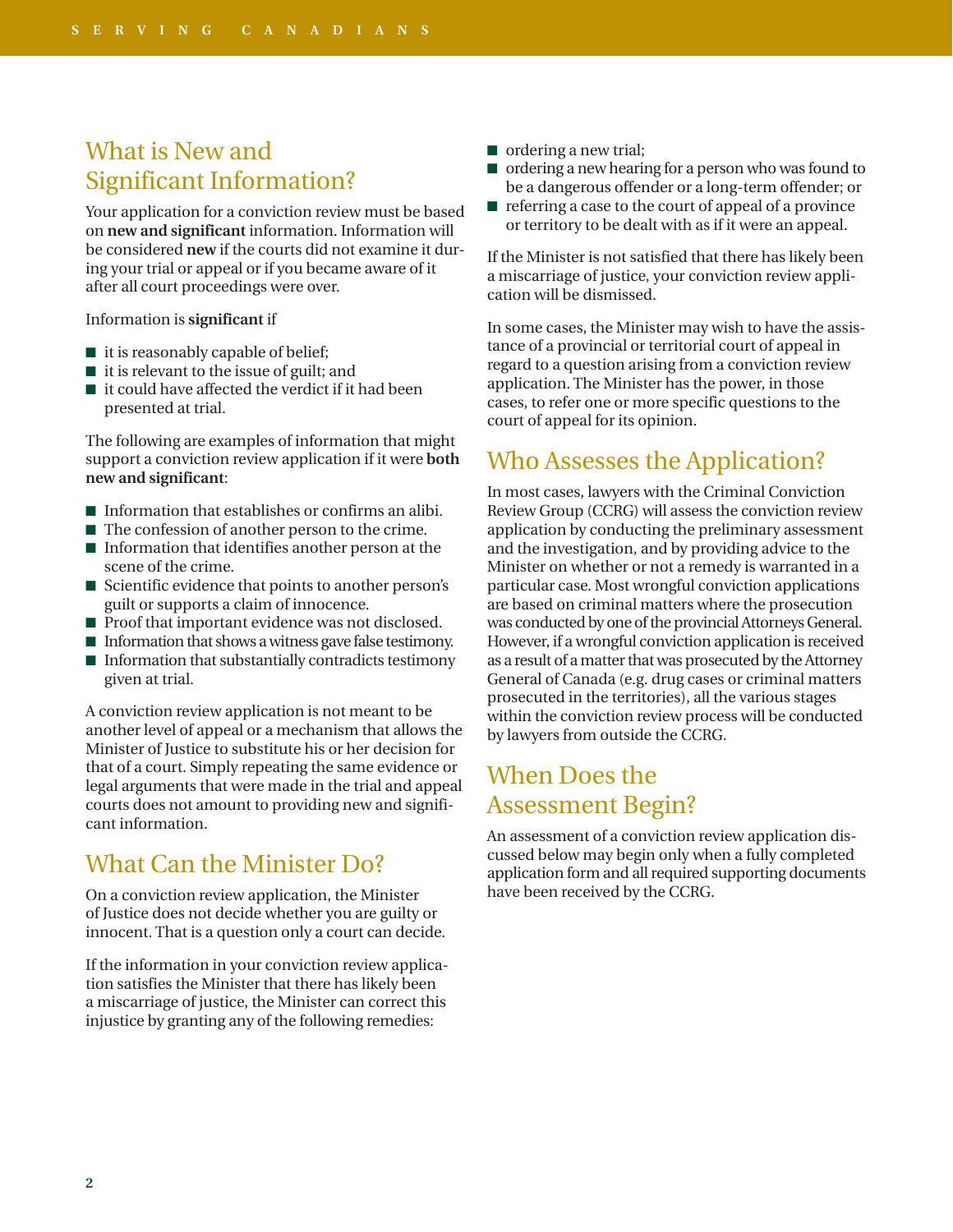## The Review Process

**A** conviction review application is important both<br>to the applicant and to society. It may be the last<br>chance to correct a wrongful conviction. Each<br>application is assessed conscientiously and thoroughly in conviction review application is important both to the applicant and to society. It may be the last **L** chance to correct a wrongful conviction. Each recognition of this fact. There are four stages in the process:

- Preliminary Assessment
- Investigation
- Investigation Report
- Decision by the Minister

### Preliminary Assessment

When your conviction review application is received, it is first reviewed to ensure that it is complete. You or the person acting on your behalf (e.g. your lawyer) will be informed as to whether the application is complete or not. Once the application is complete, a CCRG lawyer will examine the information you have provided and compare it with trial and appellate court records.

If the application presents **new and significant** information that was not available at trial or on appeal and that could have affected the outcome of your case, you will be informed that the application will proceed to the next stage of the process.

In certain cases, the investigation stage may be bypassed, but only where the Minister is satisfied by the information in the application that a likely miscarriage of justice has indeed occurred and that there is an urgent need to grant you a remedy for humanitarian reasons or to prevent you from continuing to suffer from a blatant injustice.

If your application does not present **new and significant** information, you will be informed that your application will not proceed to the investigation stage. You will also be told that you may provide additional information in support of your application within one year. If you do so, the preliminary assessment will continue. If you provide additional information after the one-year period, a new preliminary assessment will be necessary.

### Investigation

At the investigation stage, a CCRG or outside lawyer will closely examine the new information you provided in your application to see if it is reliable (i.e. it is reasonably capable of belief) and relevant (i.e. it relates to guilt or innocence).

Depending on the type of information you provide, the investigation could involve any of the following:

- Interviewing witnesses to clarify or verify the information in the application.
- Carrying out scientific tests (e.g. DNA testing).
- Obtaining other assessments from forensic and social science specialists (e.g. polygraph examinations).
- Consulting police agencies, prosecutors who were involved in the original prosecution, and defence lawyers who were involved in the trial and the appeals.
- Obtaining other relevant personal information and documentation (e.g. your Correctional Service Canada file).

How long this investigation will take depends on the complexity of the case and the availability of the evidence.

If the investigation raises issues that you did not cover in your application, you may be asked to provide additional information within a specified time period so that everything that needs to be considered in the application can be dealt with at the same time.

In some cases, a witness may be able to give important information, documents or other evidence but refuses to do so. To aid the investigation of a conviction review application, the Minister of Justice has the power to subpoena such a witness and force him or her to testify under oath or hand over documents or other evidence. The Minister may delegate this special power to a CCRG or outside lawyer or other qualified person.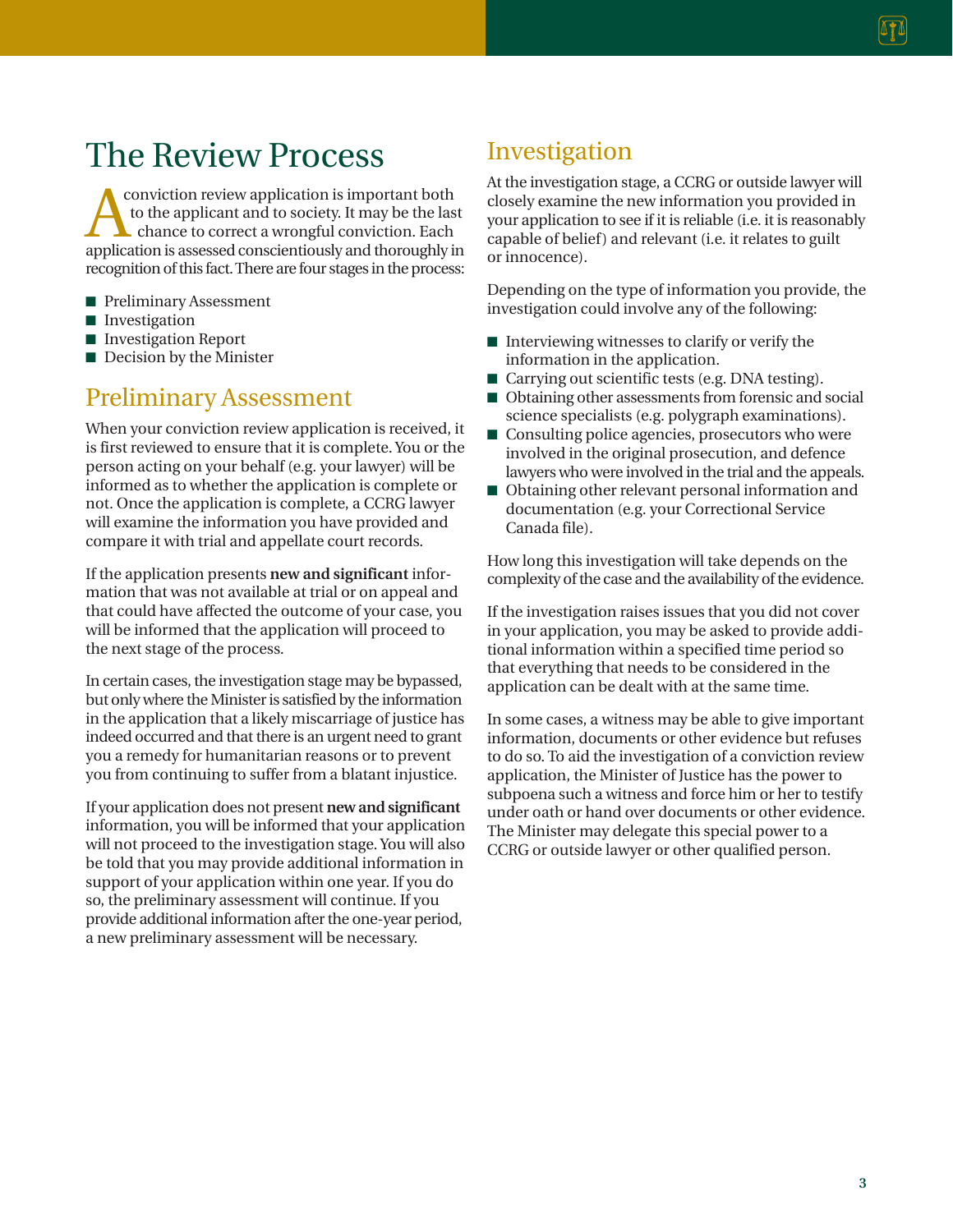### Investigation Report

When the investigation is completed, the CCRG or outside lawyer will prepare an investigation report that summarizes the information gathered. You will be provided with a copy of this report and asked to provide comments on it within a prescribed period of time. Although you have up to one year to provide further comments, the sooner you do so, the sooner the application will proceed to the next step.

Your application will proceed to the next stage – a decision by the Minister – once your comments have been received and addressed, or the time for providing comments has expired (i.e. one year) and you have not provided any further information.

### Decision by the Minister

At this final stage of the conviction review process, the CCRG or outside lawyer will forward the following to the Minister of Justice:

- All the submissions that you have made.
- The investigation report.
- A memorandum of legal advice prepared by the lawyer who investigated the application.

The Minister will then review all of this material and decide whether, on the basis of the facts and the law, your application should be dismissed or allowed.

As mentioned earlier, in some circumstances, the Minister may refer a question or questions to a provincial or territorial court of appeal.

If satisfied by the information contained in the application that there is a reasonable basis to conclude that a miscarriage of justice likely occurred, the Minister has the power to grant you a remedy (i.e., a new trial or hearing or a new appeal proceeding).

If the Minister is not convinced there has been a miscarriage of justice, the Minister will dismiss the application and inform you of the decision.

# How to Apply

Preparing a conviction review application will take<br>some time and effort from you. The following steps<br>will tell you how to proceed. some time and effort from you. The following steps will tell you how to proceed.

### Step 1: The Application Form (Form No. 1)

Form no. 1 is the application for a conviction review (i.e. *Application for Ministerial Review – Miscarriages of Justice*). You must use this form to apply for a conviction review. A letter or other document requesting a conviction review will not be accepted.

Fill out all parts of the application form. All of the information requested is important. If you fail to provide the information requested in the application form or provide incomplete or inaccurate information, the processing of your conviction review application will be delayed.

Make sure that your writing or typing is clear and can be easily read.

### Step 2: Consent to the Release of Personal Information (Form No. 2)

You must fill out all parts of the Consent to the Release of Personal Information (Form no. 2). Sign and date the form and have someone sign and date the form as your witness.

Privacy laws protect and limit access to your personal information. This form allows CCRG to:

- have access to your personal information that is relevant to your conviction review application (e.g. personal information held by other government departments), and
- disclose your personal information to another person or body in order to obtain information that is useful in assessing your application (e.g. obtaining a forensic report from an expert).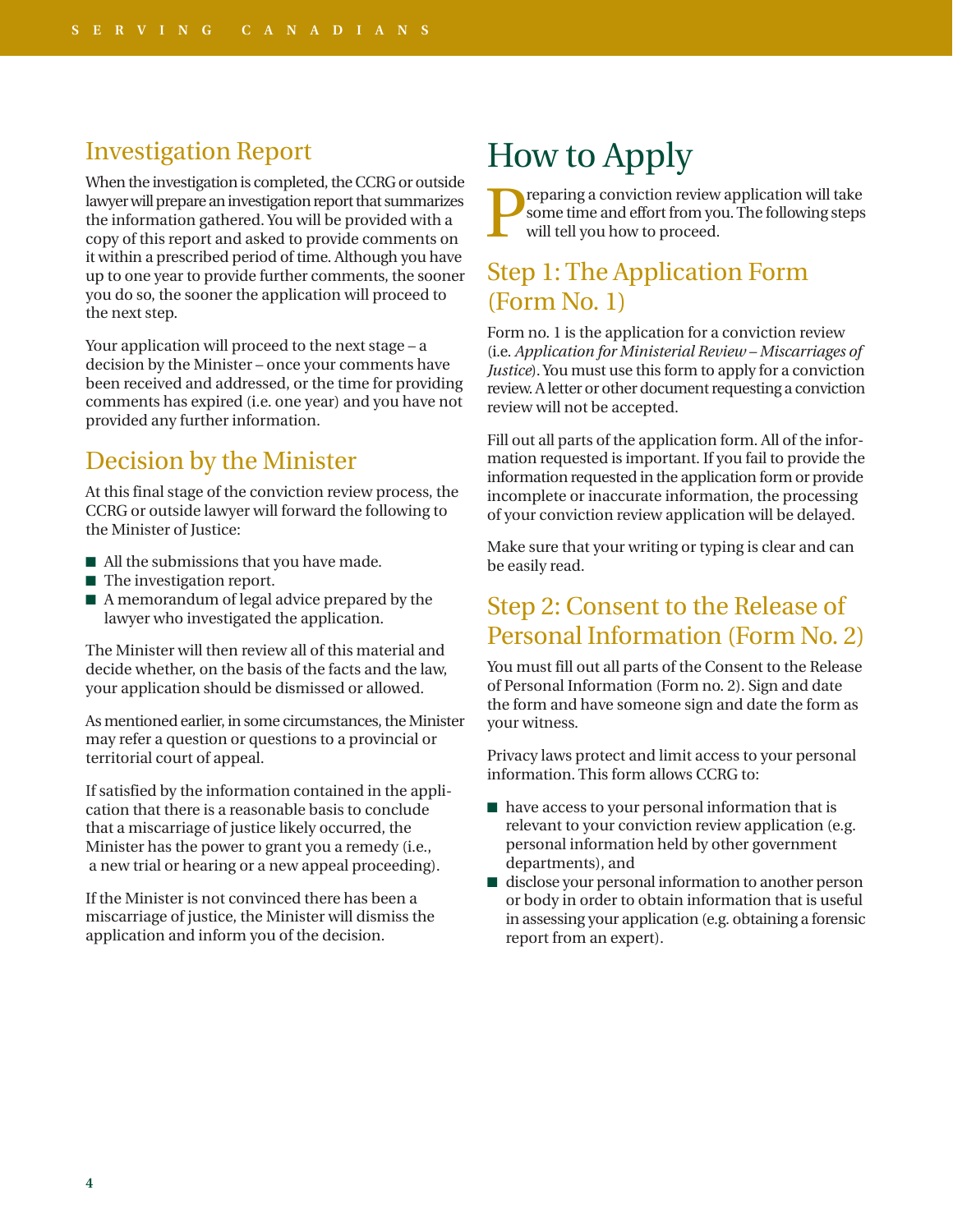### Step 3: Waiver of Solicitor-Client Privilege (Form No. 3)

Fill out all parts of the Waiver of Solicitor-Client Privilege (Form no. 3). Sign and date the form. Have someone sign and date the form as your witness.

Solicitor-client privilege means that any lawyer who represented you at any time during the proceedings (e.g. preliminary inquiry, trial, appeal to the provincial court of appeal, appeal to the Supreme Court of Canada) must keep all information provided by you, or to you, completely confidential. Your lawyers cannot disclose any of this information without your permission.

The Waiver of Solicitor-Client Privilege gives your lawyers permission to disclose information that is relevant to your conviction review application to the CCRG.

### Step 4: Supporting Documents

You must submit a number of documents with your conviction review application. Before submitting your conviction review application, obtain the following documents:

- Copies of all documents from the pre-trial proceedings, including the information or indictment, motion material filed by the defence, motion material filed by the Crown, preliminary hearing transcript, and transcripts of other pre-trial proceedings.
- Copies of all documents from the trial proceedings, including the information or indictment, material filed by the defence, material filed by the Crown, trial transcript, and trial court's decision.
- Copies of all documents from the appeal proceedings, including fresh evidence applications, leave applications, appellant's factum(s), respondent's factum(s), court of appeal decision, and Supreme Court of Canada decision.
- Copies of any other supporting documents (e.g. statements from witnesses, affidavits from witnesses, transcripts of examinations of witnesses, letters, photographs, plans, drawings, technical and scientific reports).

Your trial lawyer and/or your appeal lawyer should have these documents or be able to assist you in locating them.

You should also note that you may be asked to submit additional information in response to questions that arise during the course of the review.

### Step 5: Submitting the Application

Send your application form, Consent to the Release of Personal Information, Waiver of Solicitor-Client Privilege, and all supporting documents to:

#### **Minister of Justice**

Criminal Conviction Review Group 284 Wellington Street Ottawa, Ontario K1A 0H8

**There is no fee for submitting a conviction review application.**

### **Checklist**

Before sealing the envelope, be sure you have completed steps 1 to 5. Use the checklist below to ensure that your conviction review application is complete.

- 1. **Application (Form no. 1):** Ensure that all parts of the application have been filled out clearly, completely and accurately
- 2. **Consent to the Release of Personal Information (Form no. 2):** Ensure that you have filled out all parts of the form clearly, completely and accurately and that both you and your witness have signed and dated the form.
- 3. **Waiver of Solicitor-Client Privilege (Form no. 3):** Ensure that you have filled out all parts of the form clearly, completely and accurately and that both you and your witness have signed and dated the form.
- 4. **Supporting Documents:** Ensure that all required documents are included and/or that arrangements have been made to forward to us all documents not in your possession.

### Acknowledgement

When the Minister of Justice receives your conviction review application, you will be sent a written acknowledgement. If the application is incomplete, you will be notified as soon as possible. A preliminary assessment cannot begin until your application is complete.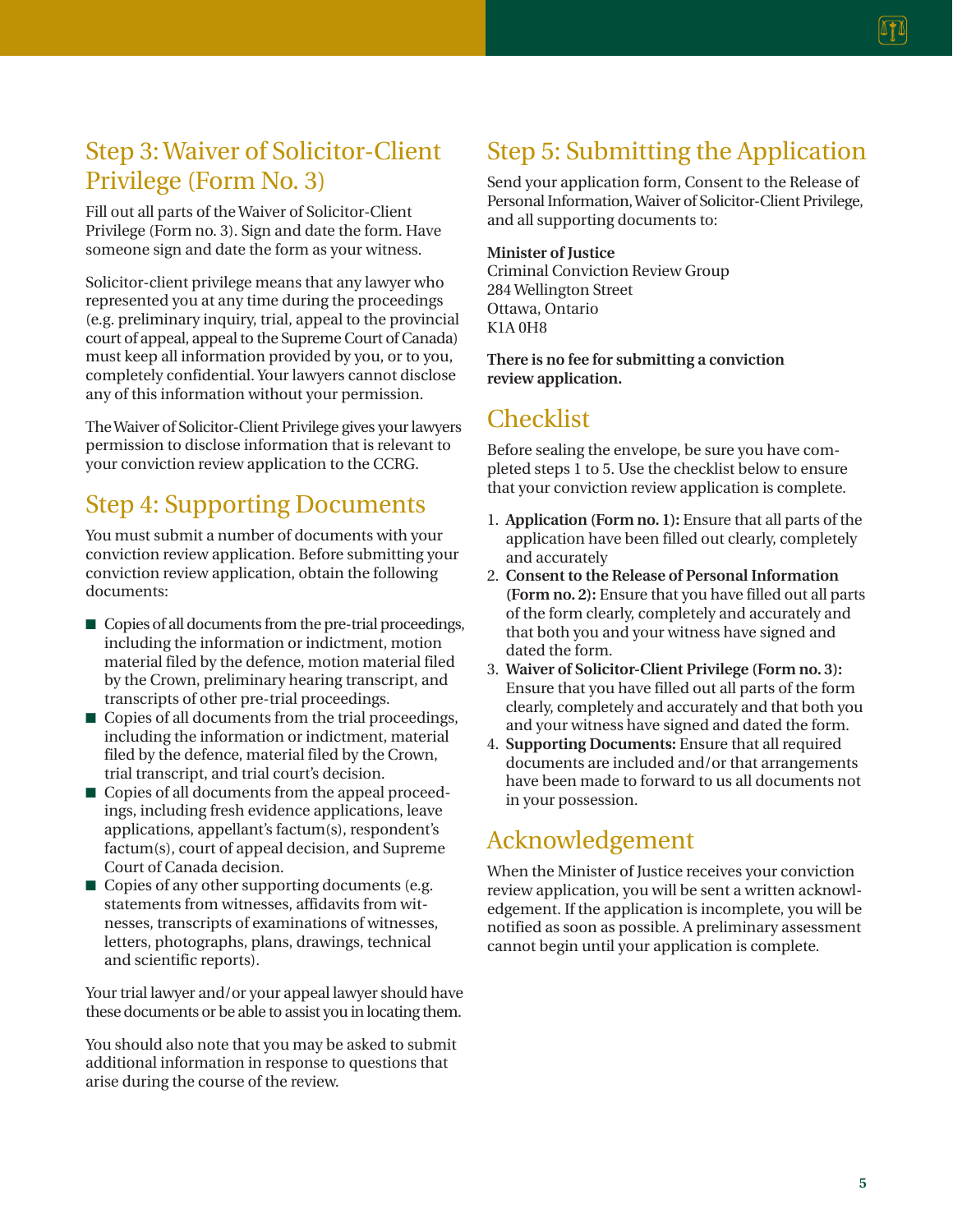## Appendix 1 Sections 696.1 to 696.6 of the *Criminal Code* (Part XXI.1)

#### **Application**

**696.1** (1) An application for ministerial review on the grounds of miscarriage of justice may be made to the Minister of Justice by or on behalf of a person who has been convicted of an offence under an Act of Parliament or a regulation made under an Act of Parliament or has been found to be a dangerous offender or a long-term offender under Part XXIV and whose rights of judicial review or appeal with respect to the conviction or finding have been exhausted.

#### **Form of application**

(2) The application must be in the form, contain the information and be accompanied by any documents prescribed by the regulations.

#### **Review of applications**

**696.2** (1) On receipt of an application under this Part, the Minister of Justice shall review it in accordance with the regulations.

#### **Powers of investigation**

(2) For the purpose of any investigation in relation to an application under this Part, the Minister of Justice has and may exercise the powers of a commissioner under Part I of the *Inquiries Act* and the powers that may be conferred on a commissioner under section 11 of that Act.

#### **Delegation**

(3) Despite subsection 11(3) of the *Inquiries Act*, the Minister of Justice may delegate in writing to any member in good standing of the bar of a province, retired judge or any other individual who, in the opinion of the Minister, has similar background or experience the powers of the Minister to take evidence, issue subpoenas, enforce the attendance of witnesses, compel them to give evidence and otherwise conduct an investigation under subsection (2).

#### **Definition of "court of appeal''**

**696.3** (1) In this section, "the court of appeal'' means the court of appeal, as defined by the definition "court of appeal'' in section 2, for the province in which the person to whom an application under this Part relates was tried.

#### **Power to refer**

(2) The Minister of Justice may, at any time, refer to the court of appeal, for its opinion, any question in relation to an application under this Part on which the Minister desires the assistance of that court, and the court shall furnish its opinion accordingly.

#### **Powers of Minister of Justice**

- (3) On an application under this Part, the Minister of Justice may
	- (*a*) if the Minister is satisfied that there is a reasonable basis to conclude that a miscarriage of justice likely occurred,
		- (i) direct, by order in writing, a new trial before any court that the Minister thinks proper or, in the case of a person found to be a dangerous offender or a long-term offender under Part XXIV, a new hearing under that Part, or
		- (ii) refer the matter at any time to the court of appeal for hearing and determination by that court as if it were an appeal by the convicted person or the person found to be a dangerous offender or a long-term offender under Part XXIV, as the case may be; or

(*b*) dismiss the application.

#### **No appeal**

(4) A decision of the Minister of Justice made under subsection (3) is final and is not subject to appeal.

#### **Considerations**

- **696.4** In making a decision under subsection 696.3(3), the Minister of Justice shall take into account all matters that the Minister considers relevant, including
	- (*a*) whether the application is supported by new matters of significance that were not considered by the courts or previously considered by the Minister in an application in relation to the same conviction or finding under Part XXIV;
	- (*b*) the relevance and reliability of information that is presented in connection with the application; and
	- (*c*) the fact that an application under this Part is not intended to serve as a further appeal and any remedy available on such an application is an extraordinary remedy.

#### **Annual report**

**696.5** The Minister of Justice shall within six months after the end of each financial year submit an annual report to Parliament in relation to applications under this Part.

#### **Regulations**

**696.6** The Governor in Council may make regulations

- (*a*) prescribing the form of, the information required to be contained in and any documents that must accompany an application under this Part;
- (*b*) prescribing the process of review in relation to applications under this Part, which may include the following stages, namely, preliminary assessment, investigation, reporting on investigation and decision; and
- (*c*) respecting the form and content of the annual report under section 696.5.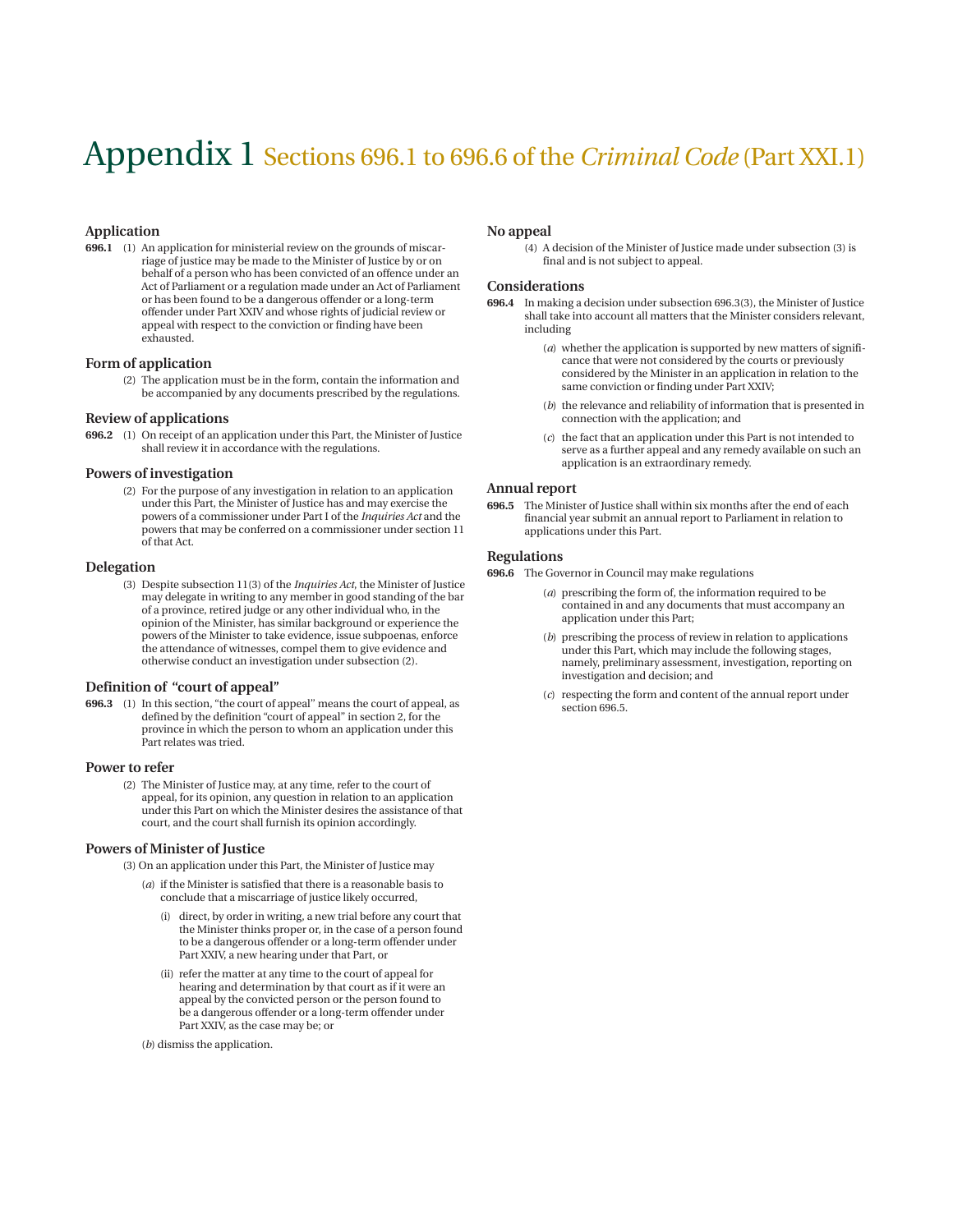### Appendix 2 Regulations Respecting Applications for Ministerial Review – Miscarriages of Justice

#### **Interpretation**

**1.** The following definitions apply in these Regulations. "Code" means the *Criminal Code*. (*Code*)

"Minister" means the Minister of Justice. (*ministre*)

#### **Application**

- **2.** (1) For the purposes of subsection 696.1(2) of the Code, an application for ministerial review under Part XXI.1 of the Code shall be in the form set out in the schedule and contain the following information:
	- (*a*) with respect to the applicant,
		- (i) the applicant's name, including any alias or former name, (ii) the applicant's address, date of birth and, if any, the number assigned to the applicant under the Royal Canadian Mounted Police Automated Fingerprint Identification System,
		- (iii) the name, address and telephone number of the person making the application on the applicant's behalf, if any,
		- (iv) whether the alleged miscarriage of justice relates to a conviction on an offence punishable on summary conviction or on an indictable offence, or, in the case of a finding of dangerous offender or long-term offender under Part XXIV of the Code, particulars of the finding, and
		- (v) whether the applicant is in custody;
	- (*b*) with respect to any pre-trial hearings,
		- (i) the date of the preliminary inquiry, if any,
		- (ii) the court and its address, and
		- (iii) the number, type and date of any pre-trial motions, as well as the court decision on those motions;
	- (*c*) with respect to the trial,
		- (i) the date on which it started,
		- (ii) the court and its address, the plea entered at trial, the mode of trial and the date of the conviction and that of sentencing,
		- (iii) the names and addresses of all counsel involved in the trial, and
		- (iv) the number, type and date of any motions made, as well as the date of the court decision on those motions;
	- (*d*) particulars regarding any subsequent appeals to the court of appeal or the Supreme Court of Canada;
	- (*e*) the grounds for the application; and
	- (*f*) a description of the new matters of significance that support the application.
	- (2) The application must be accompanied by the following documents:
		- (*a*) the applicant's signed consent authorizing the Minister (i) to have access to the applicant's personal information that is required for reviewing the application, and
			- (ii) to disclose to any person or body the applicant's personal information obtained in the course of reviewing the application in order for the Minister to obtain from that person or body any information that is required for reviewing the application;
		- (*b*) a true copy of the information or indictment;
		- (*c*) a true copy of the trial transcript, including any preliminary hearings;
		- (*d*) a true copy of all material filed by the defence counsel and Crown counsel in support of any pre-trial and trial motions;
		- (*e*) a true copy of all factums filed on appeal;
		- (*f*) a true copy of all court decisions; and
		- (*g*) any other documents necessary for the review of the application.

#### **Review of the Application**

- **3.** On receipt of an application completed in accordance with section 2, the Minister shall
	- (*a*) send an acknowledgment letter to the applicant and the person acting on the applicant's behalf, if any; and
	- (*b*) conduct a preliminary assessment of the application.
- **4.** (1) After the preliminary assessment has been completed, the Minister
- (*a*) shall conduct an investigation in respect of the application if the Minister determines that there may be a reasonable basis to conclude that a miscarriage of justice likely occurred; or
- (*b*) shall not conduct an investigation if the Minister
	- (i) is satisfied that there is a reasonable basis to conclude that a miscarriage of justice likely occurred and that there is an urgent need for a decision to be made under paragraph 696.3(3)(*a*) of the Code for humanitarian reasons or to avoid a blatant continued prejudice to the applicant, or
	- (ii) is satisfied that there is no reasonable basis to conclude that a miscarriage of justice likely occurred.
- (2) The Minister shall send a notice to the applicant and to the person acting on the applicant's behalf, if any, indicating whether or not an investigation will be conducted under subsection (1).
- (3) If the Minister does not conduct an investigation for the reason described in subparagraph  $(1)(b)(ii)$ , the notice under subsection  $(2)$ shall indicate that the applicant may provide further information in support of the application within one year after the date on which the notice was sent.
- (4) If the applicant fails, within the period prescribed in subsection (3), to provide further information, the Minister shall inform the applicant in writing that no investigation will be conducted.
- (5) If further information in support of the application is provided after the period prescribed in subsection (3) has expired, the Minister shall conduct a new preliminary assessment of the application under section 3.
- **5.** (1) After completing an investigation under paragraph 4(1)(*a*), the Minister shall prepare an investigation report and provide a copy of it to the applicant and to the person acting on the applicant's behalf, if any. The Minister shall indicate in writing that the applicant may provide further information in support of the application within one year after the date on which the investigation report is sent.
	- (2) If the applicant fails, within the period prescribed in subsection (1), to provide any further information, or if the applicant indicates in writing that no further information will be provided in support of the application, the Minister may proceed to make a decision under subsection 696.3(3) of the Code.
- **6.** The Minister shall provide a copy of the Minister's decision made under subsection 696.3(3) of the Code to the applicant and to the person acting on the applicant's behalf, if any.

#### **Annual Report**

- **7.** An annual report submitted under section 696.5 of the Code shall contain the following information in respect of the financial year under review in the report:
	- (*a*) the number of applications made to the Minister;
	- (*b*) the number of applications that have been abandoned or that are incomplete;
	- (*c*) the number of applications that are at the preliminary assessment stage;
	- (*d*) the number of applications that are at the investigation stage;
	- (*e*) the number of decisions that the Minister has made under subsection 696.3(3) of the Code; and
	- (*f*) any other information that the Minister considers appropriate.

#### **Coming into Force**

**8.** These Regulations come into force on the day on which section 71 of the *Criminal Law Amendment Act, 2001*, chapter 13 of the *Statutes of Canada*, *2002,* comes into force.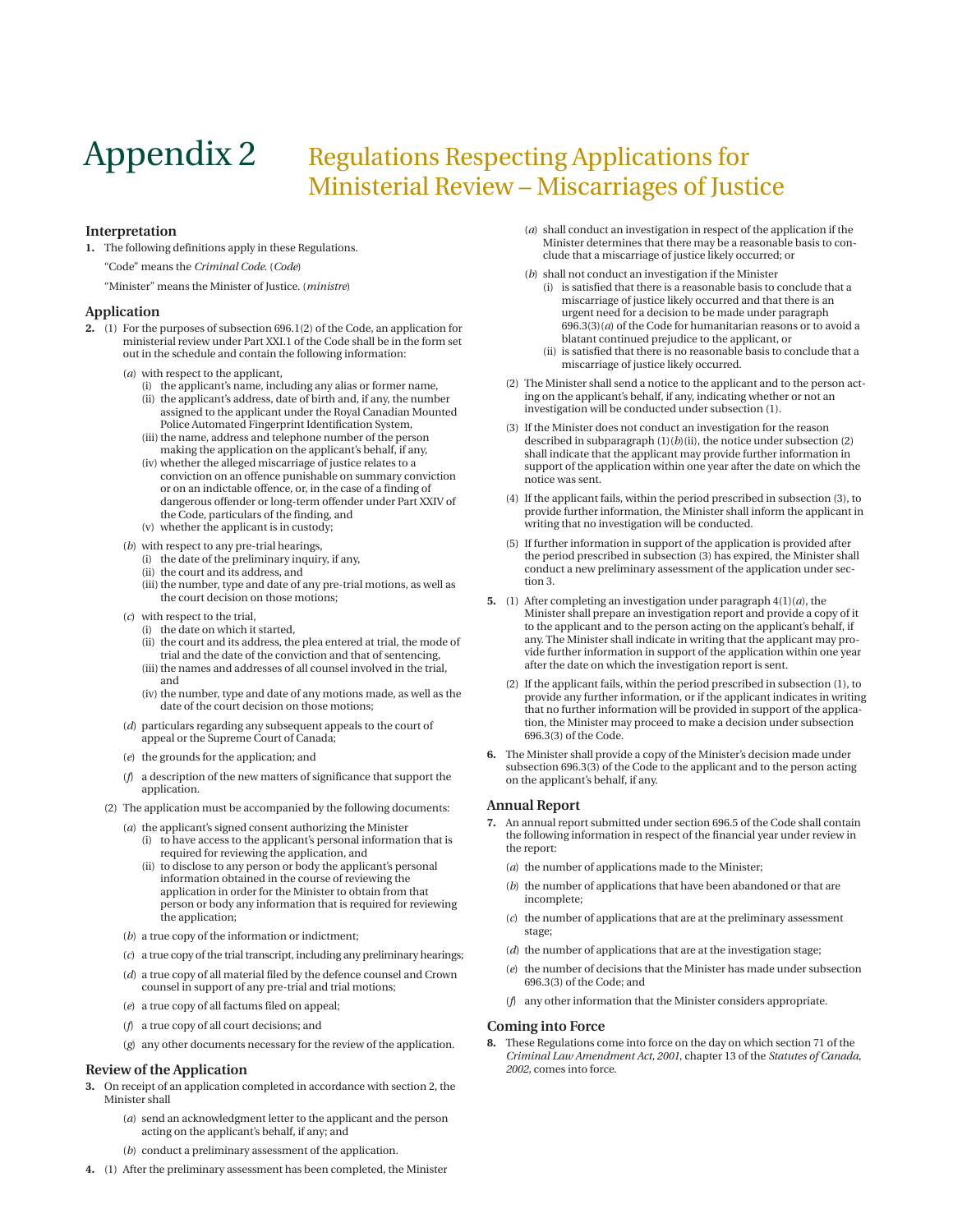# Form No. 1

Application for Ministerial Review – Miscarriages of Justice

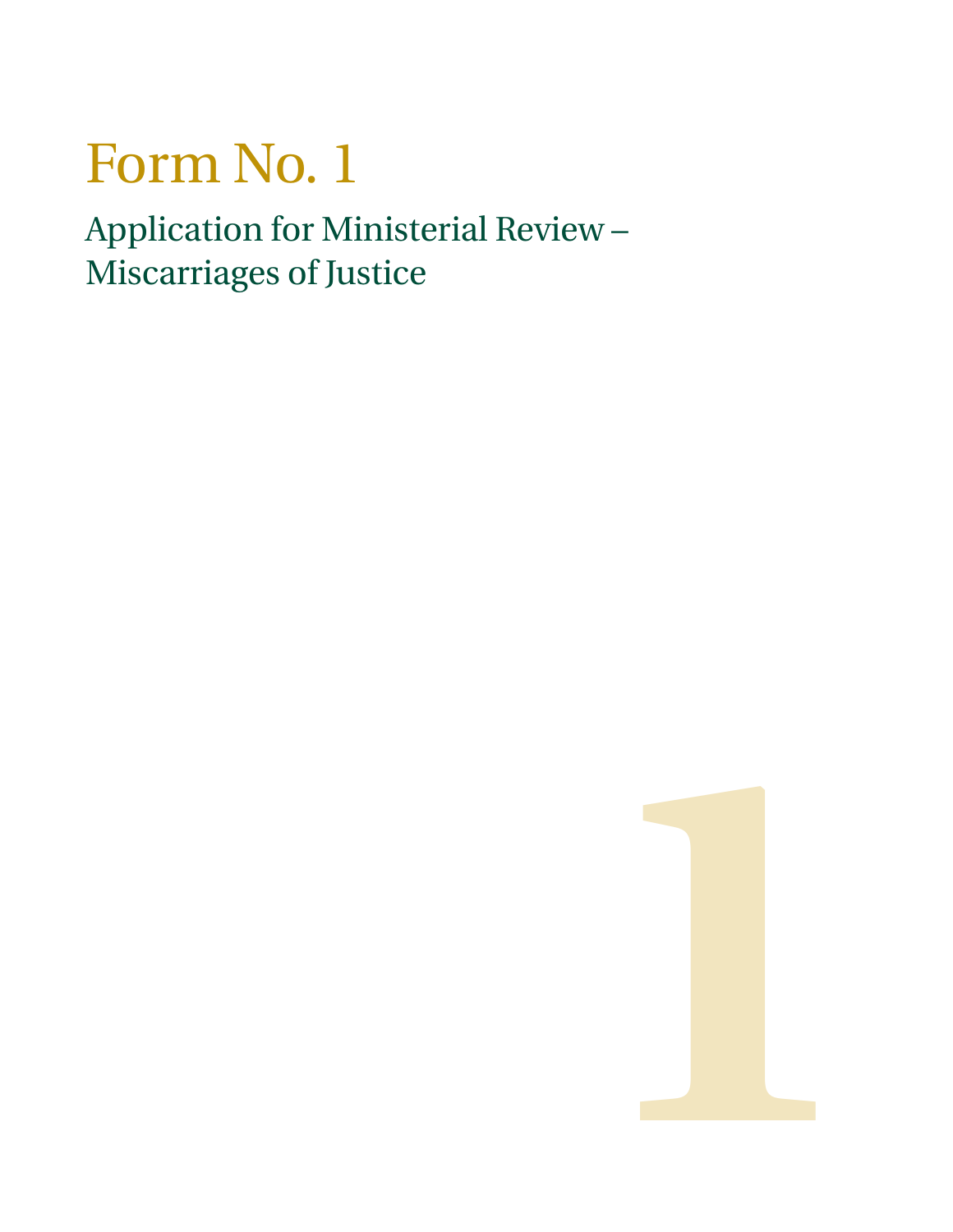

Canada

Department of Justice Ministère de la Justice Canada

### APPLICATIONS FOR<br>MINISTERIAL REVIEW **MISCARRIAGES OF JUSTICE**

| <b>SECTION A - PERSONAL INFORMATION</b>                                       |                                                                                                   |                          |                                                               |                |  |
|-------------------------------------------------------------------------------|---------------------------------------------------------------------------------------------------|--------------------------|---------------------------------------------------------------|----------------|--|
| Name                                                                          |                                                                                                   | Alias or Former Name     |                                                               |                |  |
|                                                                               |                                                                                                   |                          |                                                               |                |  |
| Address                                                                       |                                                                                                   |                          |                                                               |                |  |
|                                                                               |                                                                                                   |                          |                                                               |                |  |
| Date of Birth                                                                 |                                                                                                   |                          | RCMP Automated Fingerprint Identification System No. (if any) |                |  |
|                                                                               |                                                                                                   |                          |                                                               |                |  |
|                                                                               | Type of Conviction (Summary or Indictable or Finding of Dangerous Offender or Long-term Offender) |                          |                                                               |                |  |
|                                                                               |                                                                                                   |                          | In Custody                                                    | Not In Custody |  |
| Person Making Application on Applicant's Behalf (if any)                      |                                                                                                   | Representative's Address |                                                               |                |  |
|                                                                               |                                                                                                   |                          |                                                               |                |  |
|                                                                               | <b>Telephone Number</b>                                                                           |                          |                                                               |                |  |
| <b>SECTION B - SUPPORTING INFORMATION</b>                                     |                                                                                                   |                          |                                                               |                |  |
|                                                                               |                                                                                                   | <b>PRE-TRIAL HEARING</b> |                                                               |                |  |
| Date of Preliminary Inquiry                                                   | Court and Its Address                                                                             |                          |                                                               |                |  |
| Date of Other Pre-Trial Motions (eg. Bail Hearing, Charter Application, etc.) |                                                                                                   |                          |                                                               |                |  |
|                                                                               |                                                                                                   |                          |                                                               |                |  |
| Particulars Relating to Motion                                                |                                                                                                   |                          |                                                               |                |  |
|                                                                               |                                                                                                   |                          |                                                               |                |  |
|                                                                               |                                                                                                   |                          |                                                               |                |  |
|                                                                               |                                                                                                   | <b>TRIAL</b>             |                                                               |                |  |
| Date of Trial                                                                 | Court and Its Address                                                                             |                          |                                                               | Plea           |  |

|                                |                  | Not Guilty<br>Guilty |
|--------------------------------|------------------|----------------------|
| Names and Addresses of Counsel | Mode of Trial    |                      |
|                                |                  |                      |
| Date of Conviction             | Date of Sentence |                      |
| Particulars Relating to Motion |                  |                      |

**COURT OF APPEAL** Date of Appeal Filed Date of Hearing Date of Decision

Address of Court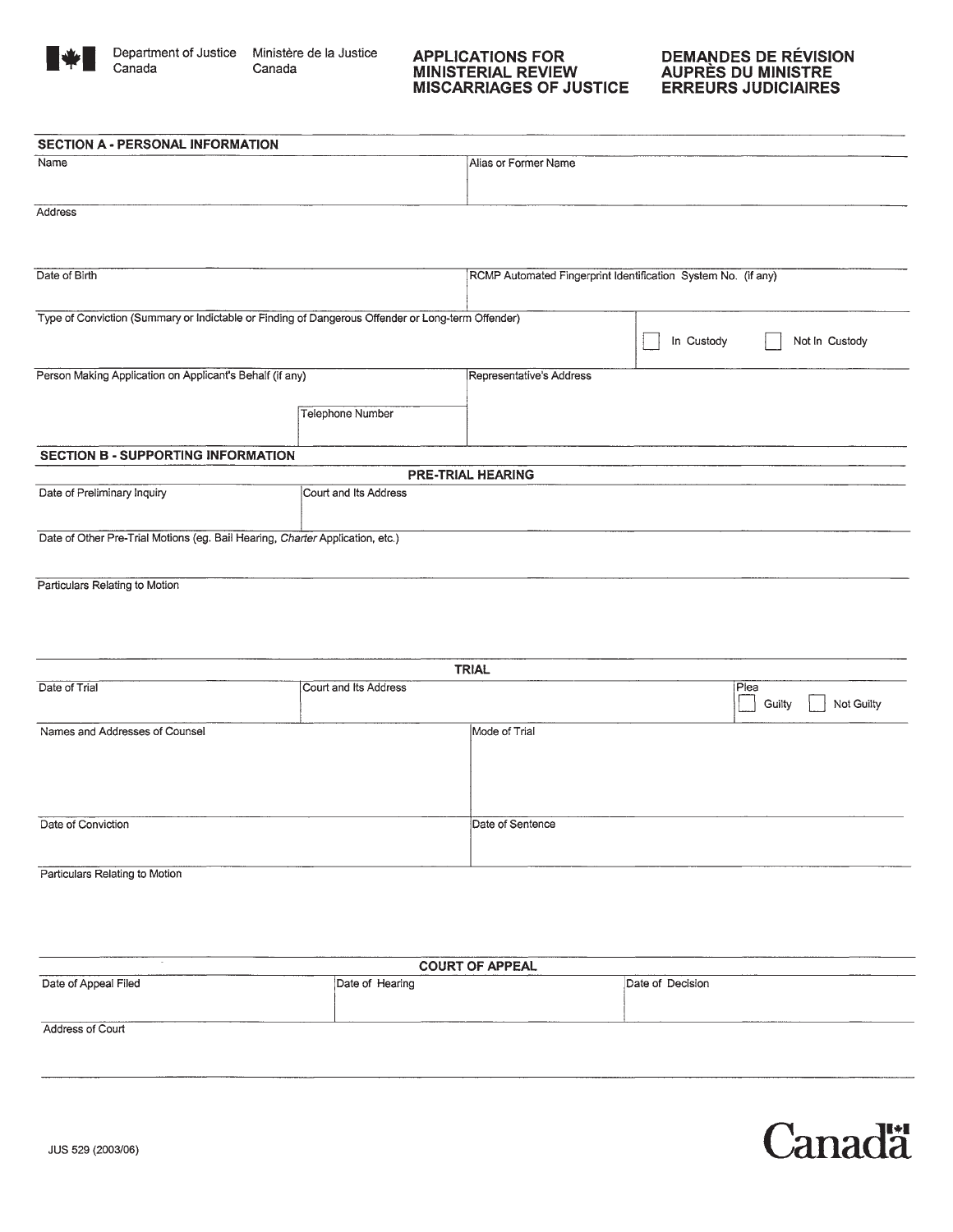|                                                                                                                                                                                             |                 | SUPREME COURT OF CANADA                                                                 |                  |                            |
|---------------------------------------------------------------------------------------------------------------------------------------------------------------------------------------------|-----------------|-----------------------------------------------------------------------------------------|------------------|----------------------------|
| Date of Appeal Filed                                                                                                                                                                        | Date of Hearing |                                                                                         | Date of Decision |                            |
| Grounds for Application                                                                                                                                                                     |                 |                                                                                         |                  |                            |
| Description of the New Matters of Significance that Support this Application                                                                                                                |                 |                                                                                         |                  | Add another page if needed |
|                                                                                                                                                                                             |                 |                                                                                         |                  |                            |
| <b>SECTION C - REQUIRED DOCUMENTS (Mandatory)</b><br>Applicant's Consent to the Release of Personal Information                                                                             |                 |                                                                                         |                  | Add another page if needed |
| (if unable to provide any of the following, please explain why)<br><b>PRE-TRIAL</b><br>True Copy of Information or Indictment<br>True Copy of Motion Material Filed by Crown<br>Explanation |                 | True Copy of Motion Material Filed by Defence<br>True Copy of Transcript of Proceedings |                  |                            |
| <b>TRIAL</b><br>True Copy of Indictment<br>True Copy of Material Filed by Crown<br>True Copy of Decision<br>Explanation                                                                     |                 | True Copy of Material Filed by Defence<br>True Copy of Transcript of Proceedings        |                  |                            |
| <b>APPEALS</b><br>True Copy of Appellant's Factum<br>True Copy of Appeal Court Decision<br>Explanation                                                                                      |                 | True Copy of Respondent's Factum<br>True Copy of Supreme Court of Canada Decision       |                  |                            |

#### SECTION D - OTHER SUPPORTING EVIDENCE (OPTIONAL)

(Affidavits, letters, photographs, plans, drawings, technical and scientific reports, etc.)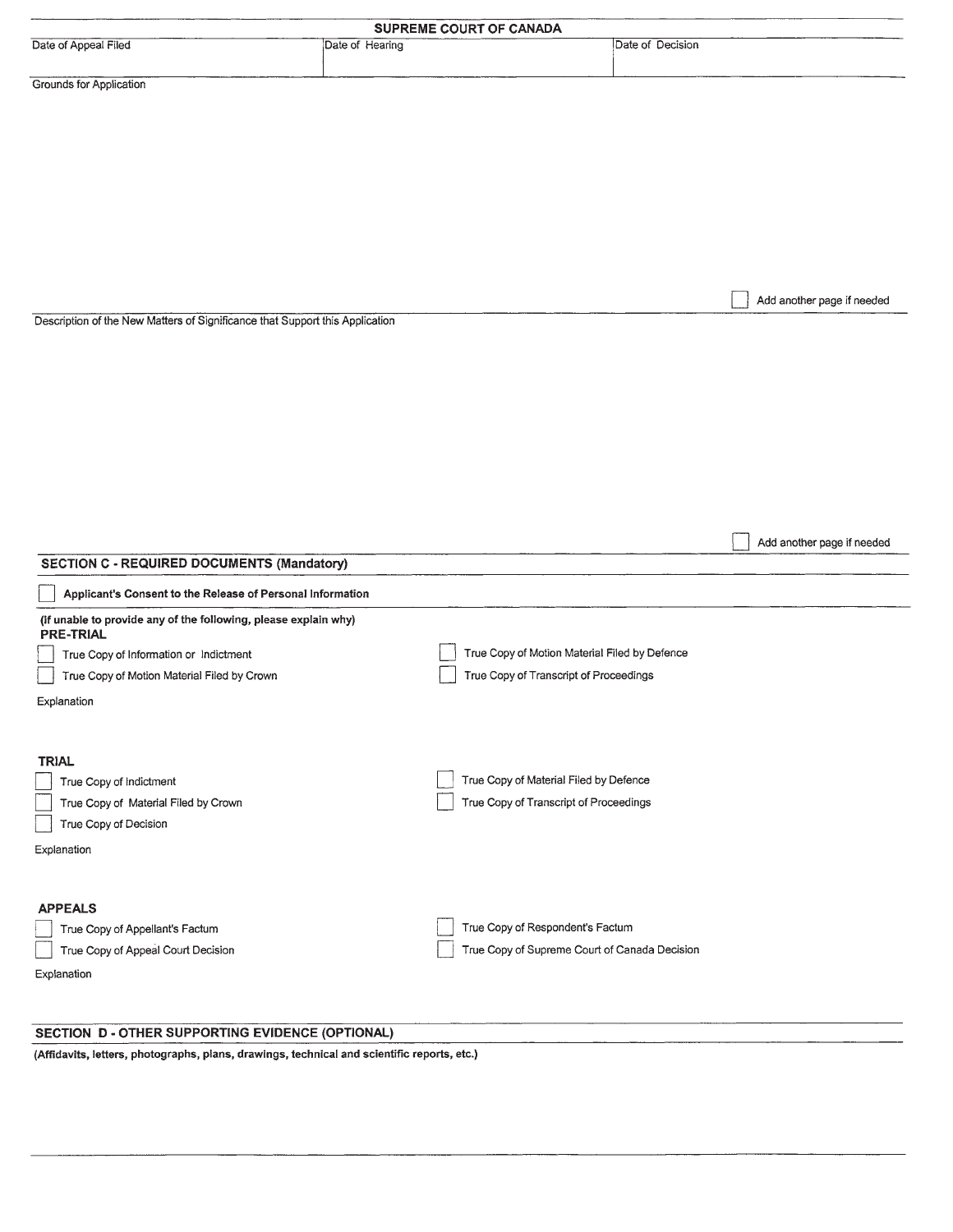# Form No. 2

# Consent to the Release of Personal Information

#### **Please Print**

|                             | [name],                     |
|-----------------------------|-----------------------------|
| of $\overline{\phantom{a}}$ | [city, town, municipality], |
|                             |                             |
|                             | [name of offence]           |
|                             | [specifics of offence]      |
| on $\overline{\phantom{a}}$ | [date of conviction].       |

I consent to the release of any personal information or documentation (including medical, psychological or psychiatric records) relating to me that is in the possession of or under the control of any person, body or institution, to any designated representative of the Minister of Justice to assist in assessing my application for a conviction review under sections 696.1 to 696.6 of the *Criminal Code*.

I also consent to the disclosure to any person, body or institution of my personal information obtained in the course of reviewing my application in order for the Minister to obtain from that person, body or institution any information that is required for assessing my application.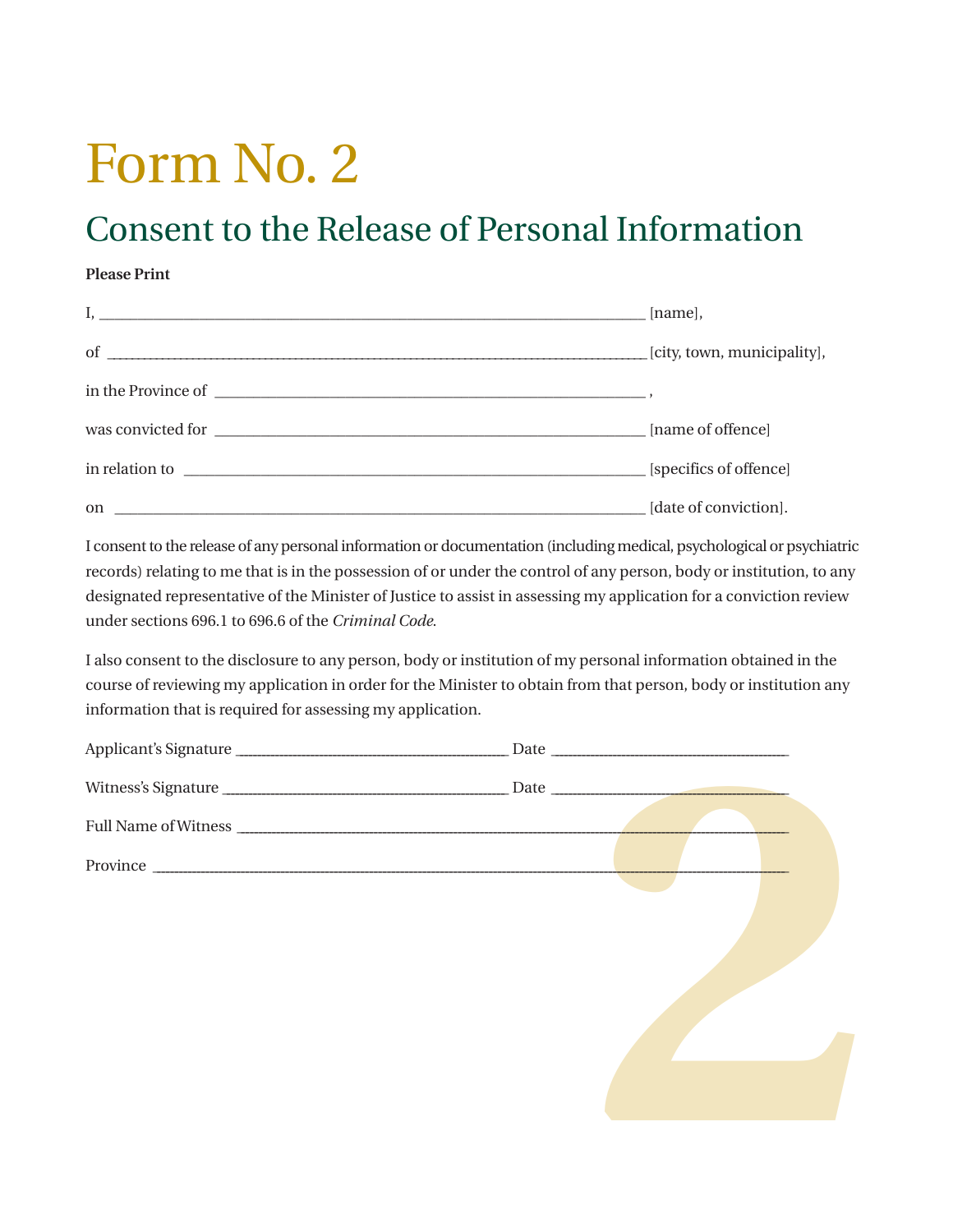# Form No. 3

# Waiver of Solicitor-Client Privilege

#### **Please Print**

| I am submitting an application under sections 696.1 to 696.6 of the Criminal Code for a review of this conviction                                                                                                                                |  |
|--------------------------------------------------------------------------------------------------------------------------------------------------------------------------------------------------------------------------------------------------|--|
| These are the names and addresses of all counsel who represented me in court proceedings in relation to the<br>charge and conviction:                                                                                                            |  |
|                                                                                                                                                                                                                                                  |  |
|                                                                                                                                                                                                                                                  |  |
| ,我们也不会有什么。""我们的人,我们也不会有什么?""我们的人,我们也不会有什么?""我们的人,我们也不会有什么?""我们的人,我们也不会有什么?""我们的人                                                                                                                                                                 |  |
|                                                                                                                                                                                                                                                  |  |
| By signing this document, I waive any solicitor-client privilege to which these counsel are subject. They<br>$\mathbf{a}$ and $\mathbf{a}$ and $\mathbf{a}$ and $\mathbf{a}$ and $\mathbf{a}$ and $\mathbf{a}$ and $\mathbf{a}$ and $\mathbf{a}$ |  |

may discuss any aspect of the case with any designated representative of the Minister of Justice while my application is being assessed.